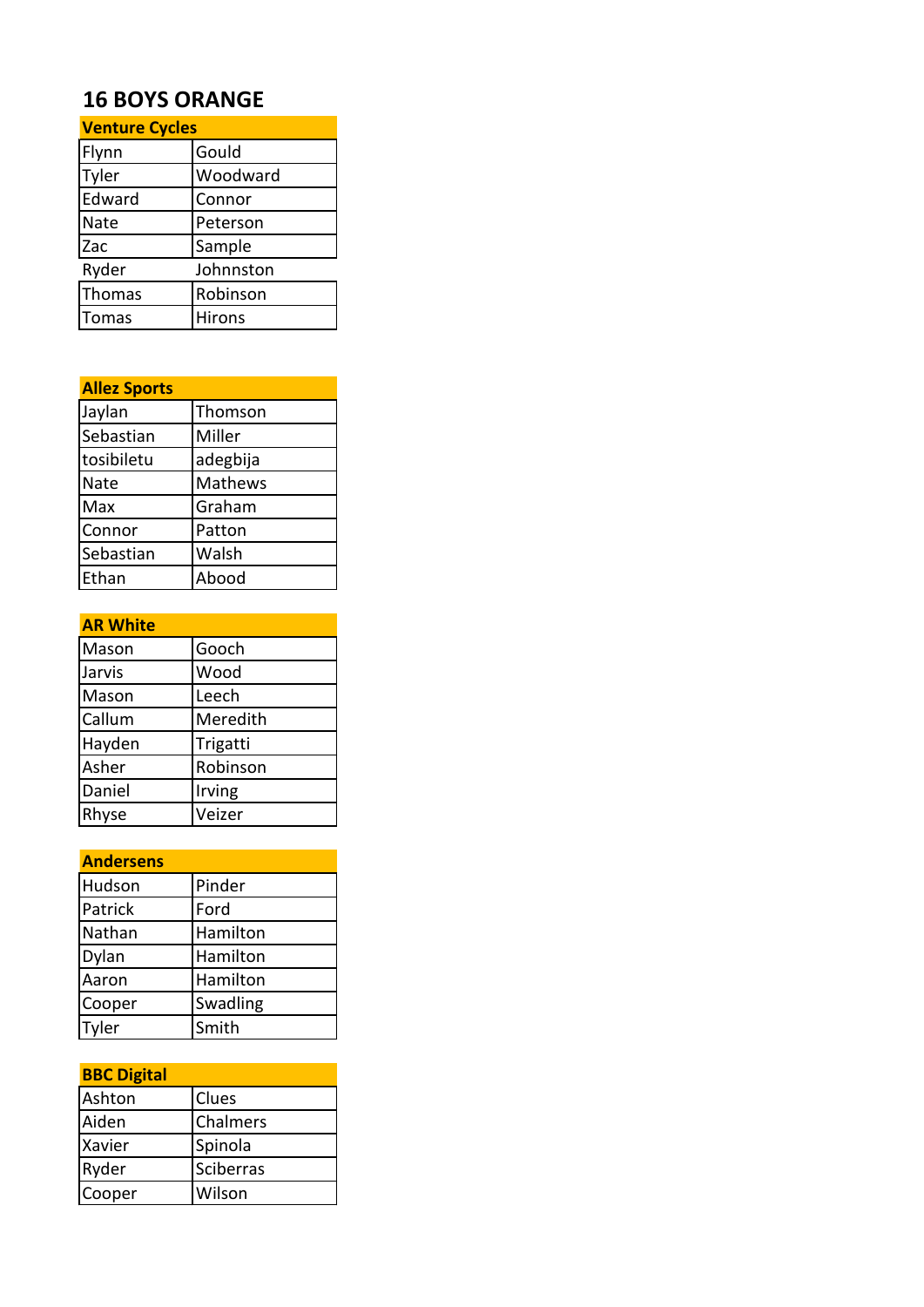| Kai    | IWatson   |
|--------|-----------|
| Oliver | Armstrong |
| Mason  | Moosaye   |

| <b>CHILLI BINS</b> |             |
|--------------------|-------------|
| Ryder              | McCormack   |
| Sam                | Lauret      |
| Louis              | Lauret      |
| Noah               | Butterworth |
| Axel               | Angelides   |
| Ethan              | Lazare      |

| <b>SPIRIT BLUE</b> |               |
|--------------------|---------------|
| Samson             | List          |
| Jamahl             | Wischnat      |
| Logan              | <b>Boyle</b>  |
| Kai                | <b>Bailey</b> |
| William            | Halley        |
| Sione              | David         |
| <b>Blake</b>       | Sewell        |
| Zac                | Abraham       |
|                    |               |

#### **St Andrews**

| Elliot  | Wilson    |
|---------|-----------|
| Jesse   | Simmonds  |
| Nakula  | Whitehead |
| Joshua  | Laflin    |
| Jude    | Ward      |
| Lachlan | Hay       |
| Olivier | Johnson   |
| Noah    | Moston    |
| Oliver  | Malone    |

| <b>JDW White</b> |                 |
|------------------|-----------------|
| Lachlan          | Spivey          |
| Jake             | Traynor         |
| Dominic          | <b>Bravo</b>    |
| Heath            | Porter          |
| Will             | Jones           |
| Zeb              | <b>McGuire</b>  |
| Josh             | <b>Bartlett</b> |
| Matty            | Shepherd        |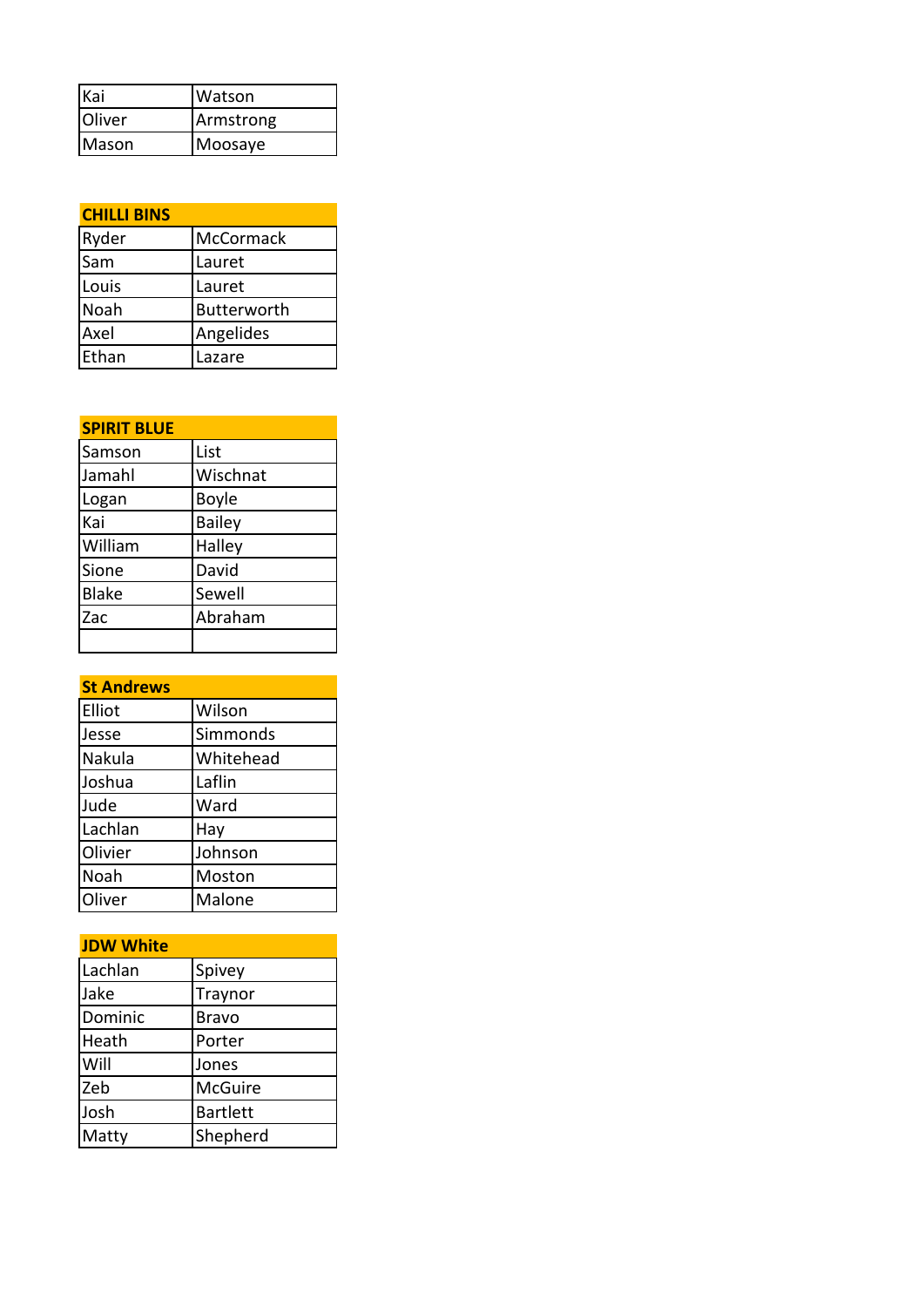# **16 BOYS PURPLE**

| <b>Westpac</b> |              |
|----------------|--------------|
| Cooper         | Watkins      |
| Callan         | <b>Brown</b> |
| Cruz           | Drew         |
| Jonathan       | King         |
| Seth           | Evans        |
| Joss           | Hacking      |
| Tyler          | Richards     |
| Matthew        | Armour       |

| <b>Property Advice</b> |              |
|------------------------|--------------|
| Thomas                 | Bray         |
| Troy                   | Van Niekerk  |
| Harrison               | <b>Dupre</b> |
| Link                   | Cook         |
| Hanley                 | Andrew       |
| Zaiden                 | Quigley      |

| <b>CHILLI BINS</b> |           |
|--------------------|-----------|
| Noa                | Vakalengu |
| Charlie            | Lohrey    |
| Rohan              | Polley    |
| Mark               | Nino      |
| Kaleb              | Moore     |
| Ethan              | Farrell   |
| Xavier             | Ardron    |
| Joseph             | Massey    |

| <b>CRT</b>  |         |
|-------------|---------|
| Oliver      | Mulder  |
| Elijah      | Slater  |
| Matteo      | Cutuli  |
| <b>Trae</b> | Gorman  |
| Mason       | Jacobs  |
| Bowen       | Ainslie |
| Jye         | Ruen    |
| Joshua      | Rose    |

| <b>JDW Black</b> |              |
|------------------|--------------|
| <b>Harry</b>     | Smethhurst   |
| Jaxson           | <b>Brown</b> |
| Kal              | Martinuzzi   |
| Jake             | Fragiacomo   |
| Ben              | Chick        |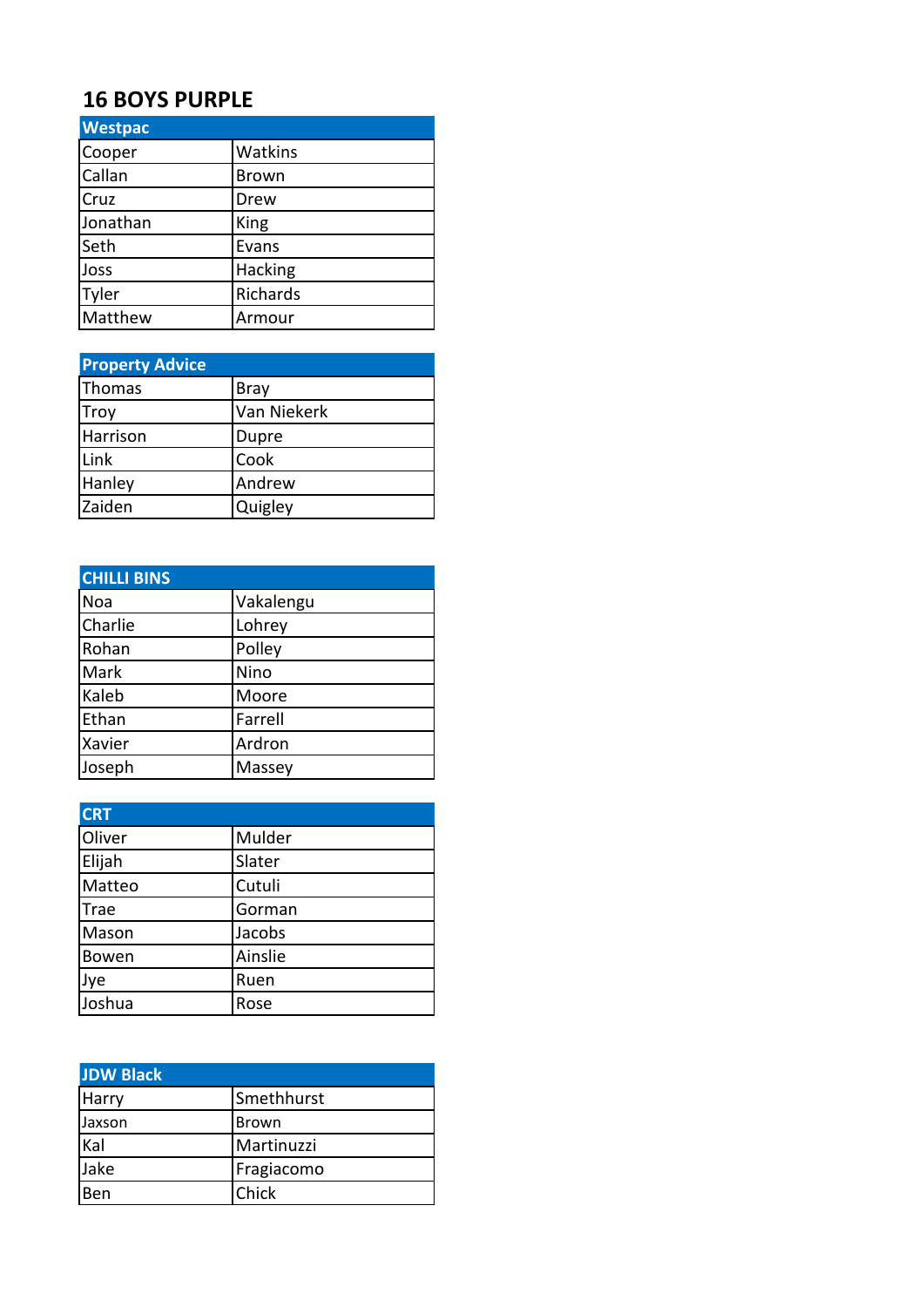| <b>Joel</b>     | <b>Matthews</b> |
|-----------------|-----------------|
| Cooper          | Murphy          |
| <b>Harrison</b> | lRofe.          |

| <b>Kitchen by Bowen</b> |              |
|-------------------------|--------------|
| Talon                   | Paora        |
| Rhys                    | Lilley       |
| Preston                 | Morris       |
| Arthur                  | Morgan       |
| Ryder                   | Stelzer      |
| Asher                   | Rattenbury   |
| Delacey                 | Grimsey-Smit |
| Angus                   | Mackay       |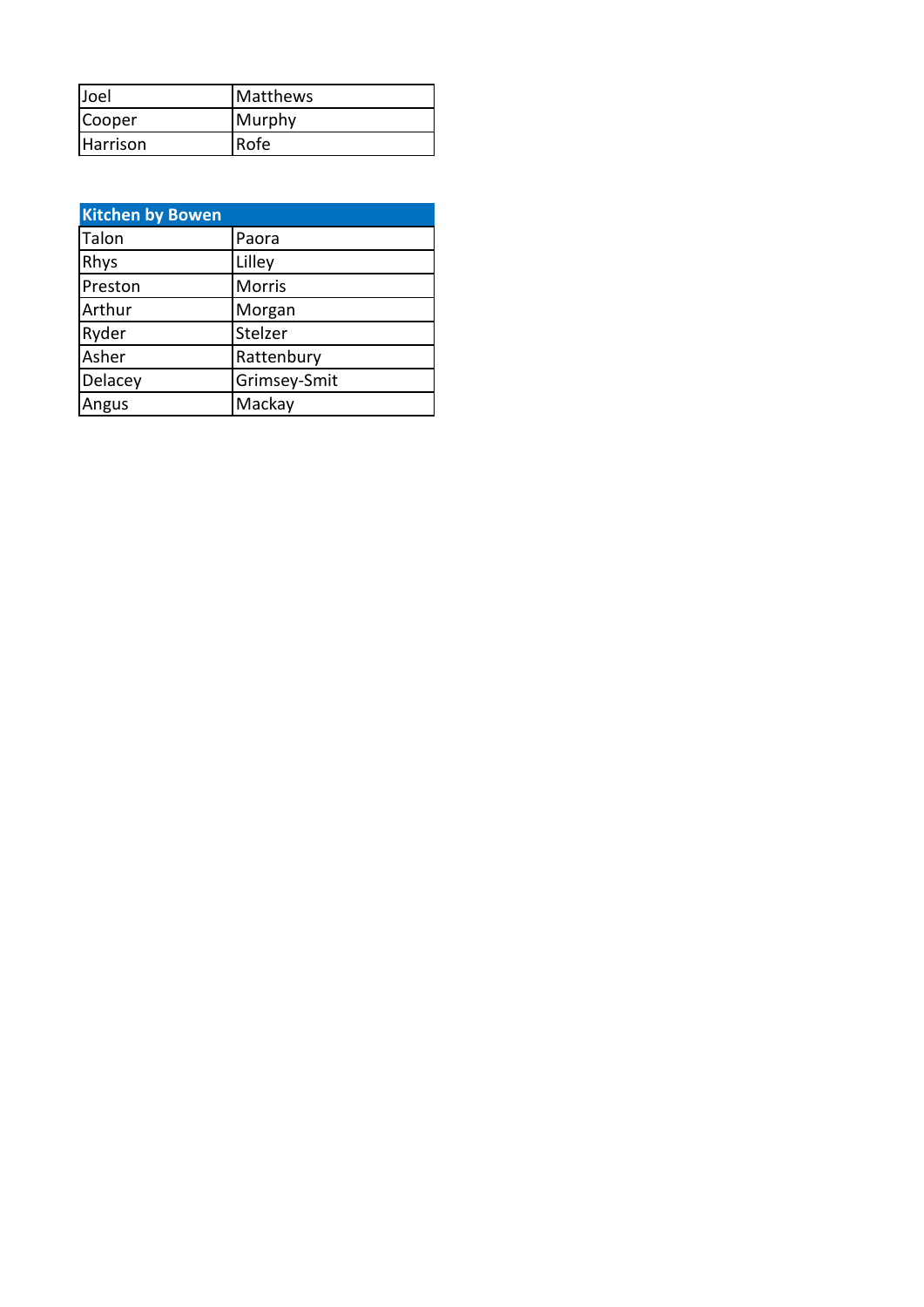## **16 BOYS BLACK**

| <b>IGA</b>   |             |
|--------------|-------------|
| Ben          | Elkington   |
| Ryley        | Cataldo     |
| <b>Bryce</b> | Willaton    |
| Oliver       | Holmes      |
| Lucas        | Kuhn        |
| Henry        | Delta-Smith |
| Zac          | Shanohan    |
| Isaiah       | Jackman     |

| <b>YMF BLACK</b> |                 |
|------------------|-----------------|
| Lucas            | Carter          |
| Max              | Meachan         |
| Bryon            | Oliphant        |
| Aston            | Voss            |
| Dusty            | Schultz         |
| Destyn           | Faux            |
| Ethan            | <b>Sturgess</b> |

| <b>YMF WHITE</b> |          |
|------------------|----------|
| Noah             | Smith    |
| Alex             | Williams |
| Mathew           | Love     |
| Callem           | Fletcher |
| Brooklyn         | Little   |
| Huon             | Devery   |
| Aston            | Smith    |

| <b>CRUISIN FOODIES</b> |          |
|------------------------|----------|
| Riley                  | Talbot   |
| <b>Tarik</b>           | Lamont   |
| Arlo                   | Porteous |
| Harry                  | Jope     |
| Fynn                   | Katic    |
| Liam                   | O'Niell  |
| Jordan                 | Torrance |

| Pride  |                |
|--------|----------------|
| Archie | Wilson         |
| Noah   | Lyon           |
| Jayden | <b>Baird</b>   |
| Jake   | Hambly         |
| Harlen | <b>Bedford</b> |
| Miller | Harris         |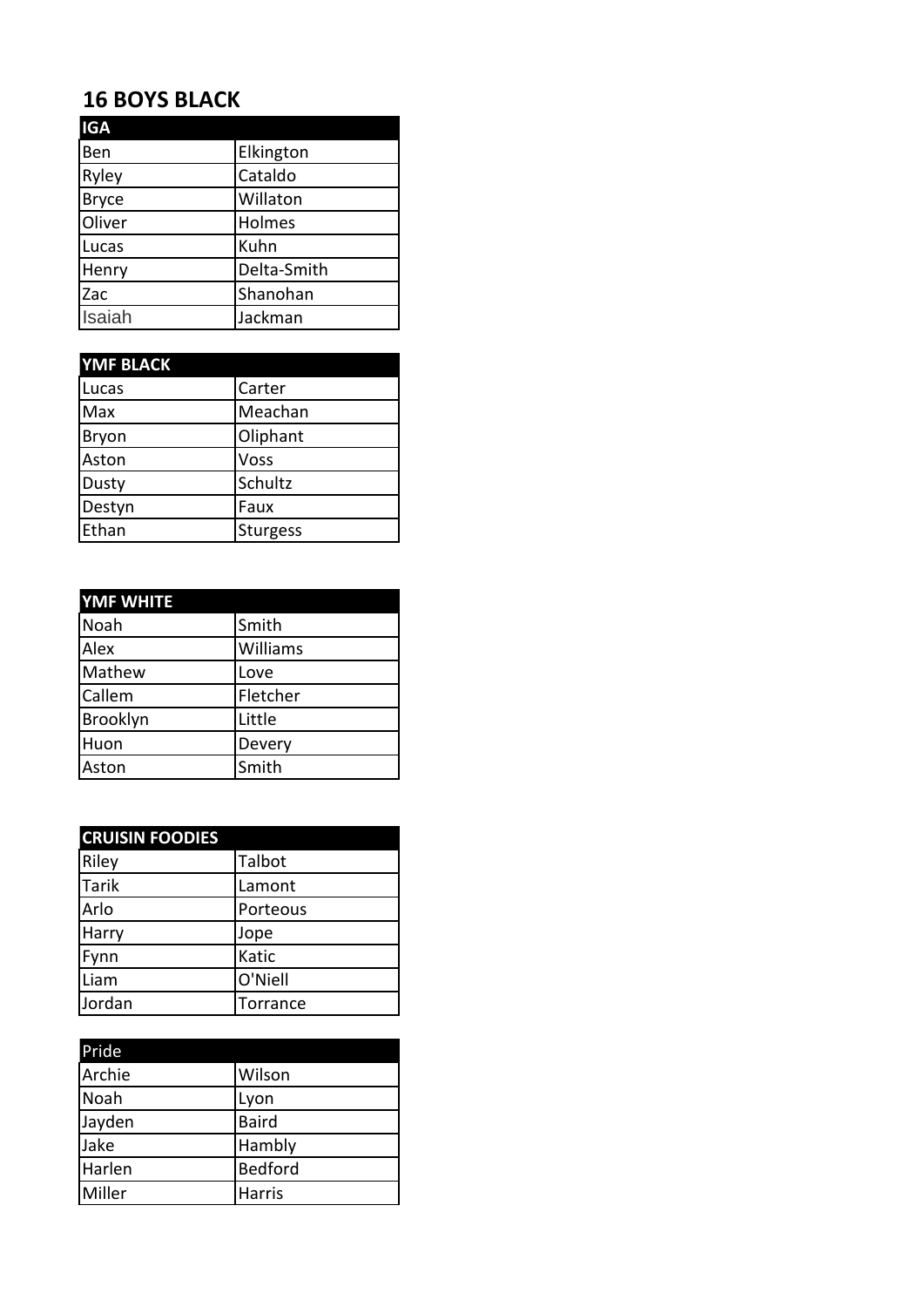| Keane | Fothergill |
|-------|------------|
|       |            |

| <b>Kitchens by Bowen</b> |               |
|--------------------------|---------------|
| Joshua                   | Jeffree       |
| Josiah                   | Jeffree       |
| Phoenix                  | Murphy        |
| Jet                      | collins       |
| Rase                     | Nicholl       |
| James                    | <b>Morris</b> |
| Rvlan                    | Hillier       |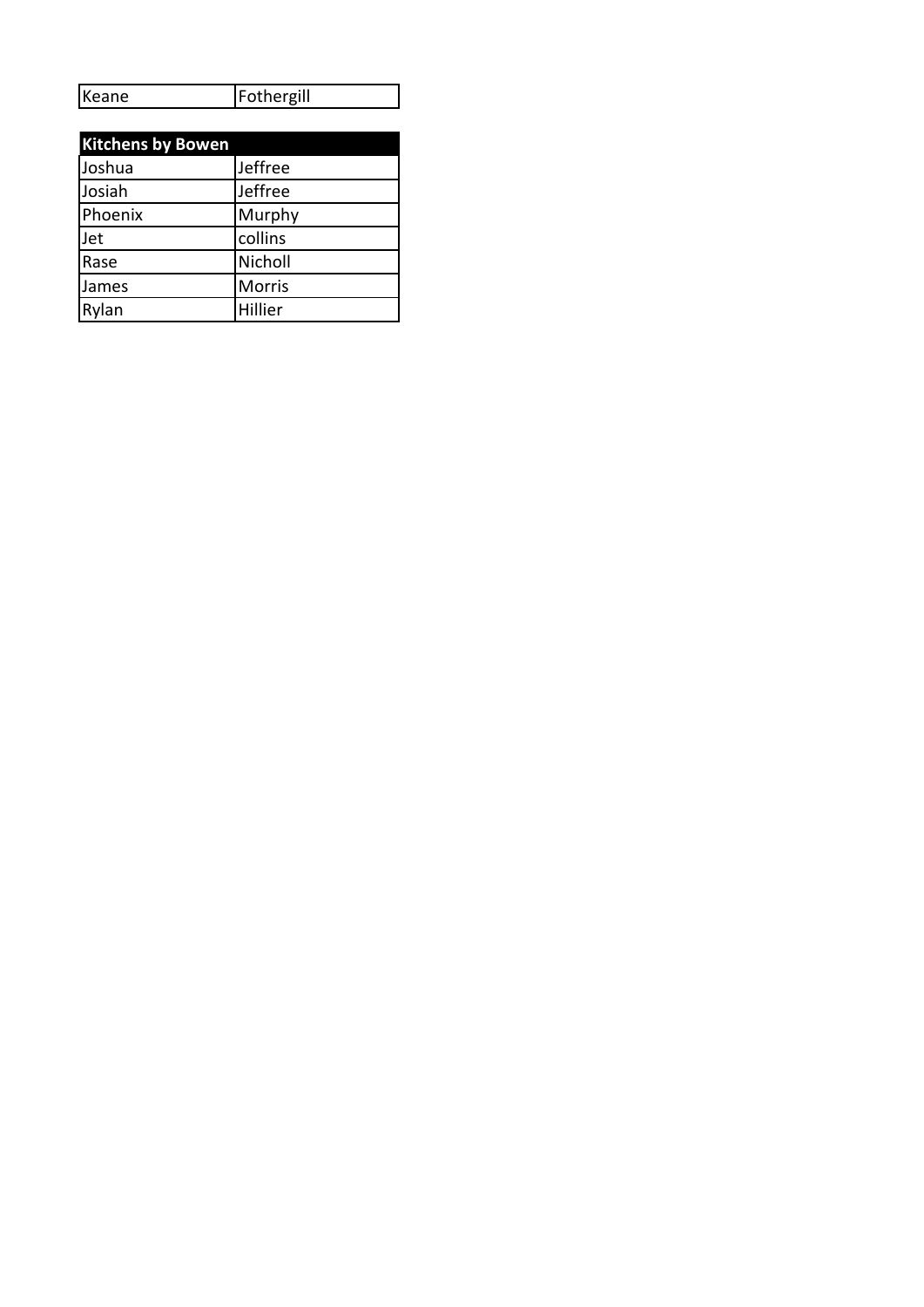## **16 BOYS WHITE**

| Greentech |              |
|-----------|--------------|
| Noah      | Epplett      |
| Riley     | <b>Brent</b> |
| Ethan     | Than         |
| Logan     | Gamble       |
| Lachlan   | <b>Blake</b> |
| Harper    | Crossman     |
| Tai       | Cooke        |

| <b>BBC Digital</b> |                |
|--------------------|----------------|
| Leon               | Bergman        |
| Dylan              | Mcguin         |
| Tyson              | <b>Breit</b>   |
| George             | Matthews       |
| Jayden             | Evans          |
| Riley              | <b>Burow</b>   |
| Seth               | <b>Torrens</b> |

| <b>AR Black</b> |               |
|-----------------|---------------|
| James           | Blanchard     |
| Tyson           | Whittam       |
| Zachary         | Fox           |
| Thomas          | Simpson       |
| Ethan           | Scott         |
| Riley           | <b>Barnes</b> |
| Daniel          | Frey          |
| Asher           | Geitz         |

| <b>LMG Blue</b> |                |
|-----------------|----------------|
| Archie          | Ebeling        |
| Liam            | <b>Buckley</b> |
| Sam             | <b>Brumby</b>  |
| Will            | Devenish       |
| Van             | <b>Baldock</b> |
| Cooper          | Mattiazzi      |
| Thomas          | Jeffress       |
| <b>Braiden</b>  | Michael        |

| <b>Wise's Farm</b> |                 |
|--------------------|-----------------|
| <b>Owen</b>        | <b>Hastings</b> |
| Hudson             | Hall            |